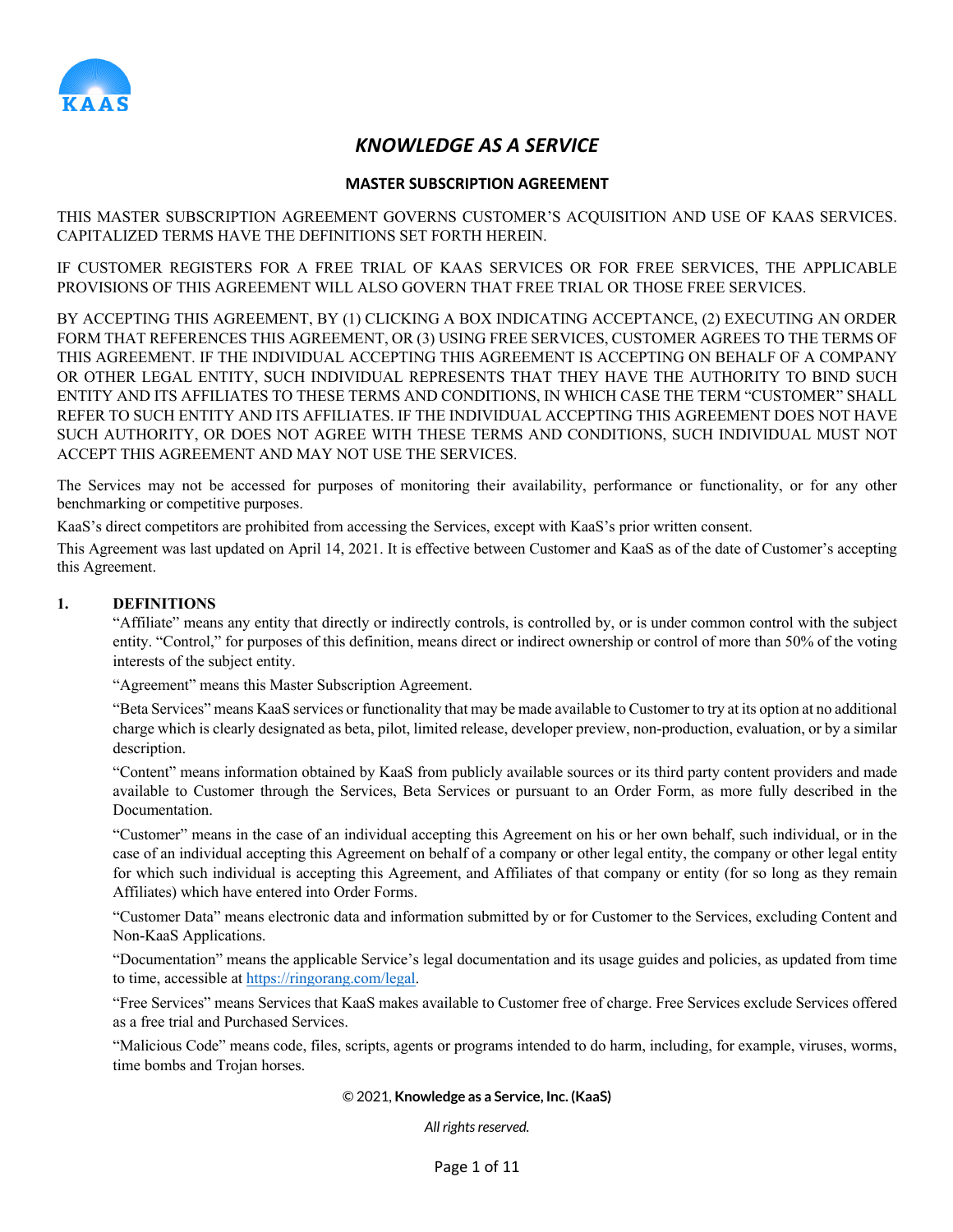

"Non-KaaS Application" means a Web-based, mobile, offline or other software application functionality that interoperates with a Service, that is provided by Customer or a third party and/or listed on a KaaS marketplace site as a Non-KaaS Application or under similar designation. Non-KaaS Applications, other than those obtained or provided by Customer, will be identifiable as such.

"Order Form" means an ordering document or online order specifying the Services to be provided hereunder that is entered into between Customer and KaaS or any of their Affiliates, including any addenda and supplements thereto. By entering into an Order Form hereunder, an Affiliate agrees to be bound by the terms of this Agreement as if it were an original party hereto.

"Purchased Services" means Services that Customer or Customer's Affiliate purchases under an Order Form or online purchasing portal, as distinguished from Free Services or those provided pursuant to a free trial.

"Services" means the products and services that are ordered by Customer under an Order Form or online purchasing portal, or provided to Customer free of charge (as applicable) or under a free trial, and made available online by KaaS, including associated KaaS offline or mobile components, as described in the Documentation. "Services" exclude Content and Non-KaaS Applications.

"KaaS" means Knowledge as a Service, Inc. as described in the "KaaS Contracting Entity, Notices, Governing Law, and Venue" section below.

"User" means, in the case of an individual accepting these terms on his or her own behalf, such individual, or, in the case of an individual accepting this Agreement on behalf of a company or other legal entity, an individual who is authorized by Customer to use a Service, for whom Customer has purchased a subscription (or in the case of any Services provided by KaaS without charge, for whom a Service has been provisioned), and to whom Customer (or, when applicable, KaaS at Customer's request) has supplied a user identification and password (for Services utilizing authentication). Users may include, for example, employees, consultants, contractors and agents of Customer, and third parties with which Customer transacts business.

# **2. KAAS RESPONSIBILITIES**

- **2.1 Provision of Purchased Services.** KaaS will (a) make the Services and Content available to Customer pursuant to this Agreement, and the applicable Order Forms and Documentation, (b) provide applicable KaaS support for the Purchased Services to Customer at no additional charge, and/or upgraded support if purchased, (c) use commercially reasonable efforts to make the online Purchased Services available 24 hours a day, 7 days a week, except for: (i) planned downtime (of which KaaS shall give advance electronic notice), and (ii) any unavailability caused by circumstances beyond KaaS's reasonable control, including, for example, an act of God, act of government, flood, fire, earthquake, pandemic, civil unrest, act of terror, strike or other labor problem (other than one involving KaaS employees), Internet service provider failure or delay, Non-KaaS Application, or denial of service attack, and (d) provide the Services in accordance with laws and government regulations applicable to KaaS's provision of its Services to its customers generally (i.e., without regard for Customer's particular use of the Services), and subject to Customer's use of the Services in accordance with this Agreement, the Documentation and the applicable Order Form.
- **2.2 Protection of Customer Data.** KaaS will maintain appropriate administrative, physical, and technical safeguards for protection of the security, confidentiality and integrity of Customer Data, as described in the Documentation. Those safeguards will include, but will not be limited to, measures designed to prevent unauthorized access to or disclosure of Customer Data (other than by Customer or Users). The terms of KaaS' Privacy Policy in the Documentation are hereby incorporated by reference and shall apply to the extent Customer Data includes Personal Data, as defined in the Privacy Policy. Upon request by Customer made within 30 days after the effective date of termination or expiration of this Agreement, KaaS will make Customer Data available to Customer for export or download as provided in the Documentation. After such 30-day period, KaaS will have no obligation to maintain or provide any Customer Data, and as provided in the Documentation will thereafter delete or destroy all copies of Customer Data in its systems or otherwise in its possession or control, unless legally prohibited.
- **2.3 KAAS Personnel.** KaaS will be responsible for the performance of its personnel (including its employees and contractors) and their compliance with KaaS's obligations under this Agreement, except as otherwise specified in this Agreement.
- **2.4 Beta Services.** From time to time, KaaS may make Beta Services available to Customer at no charge. Customer may choose

#### © 2021, **Knowledge as a Service, Inc. (KaaS)**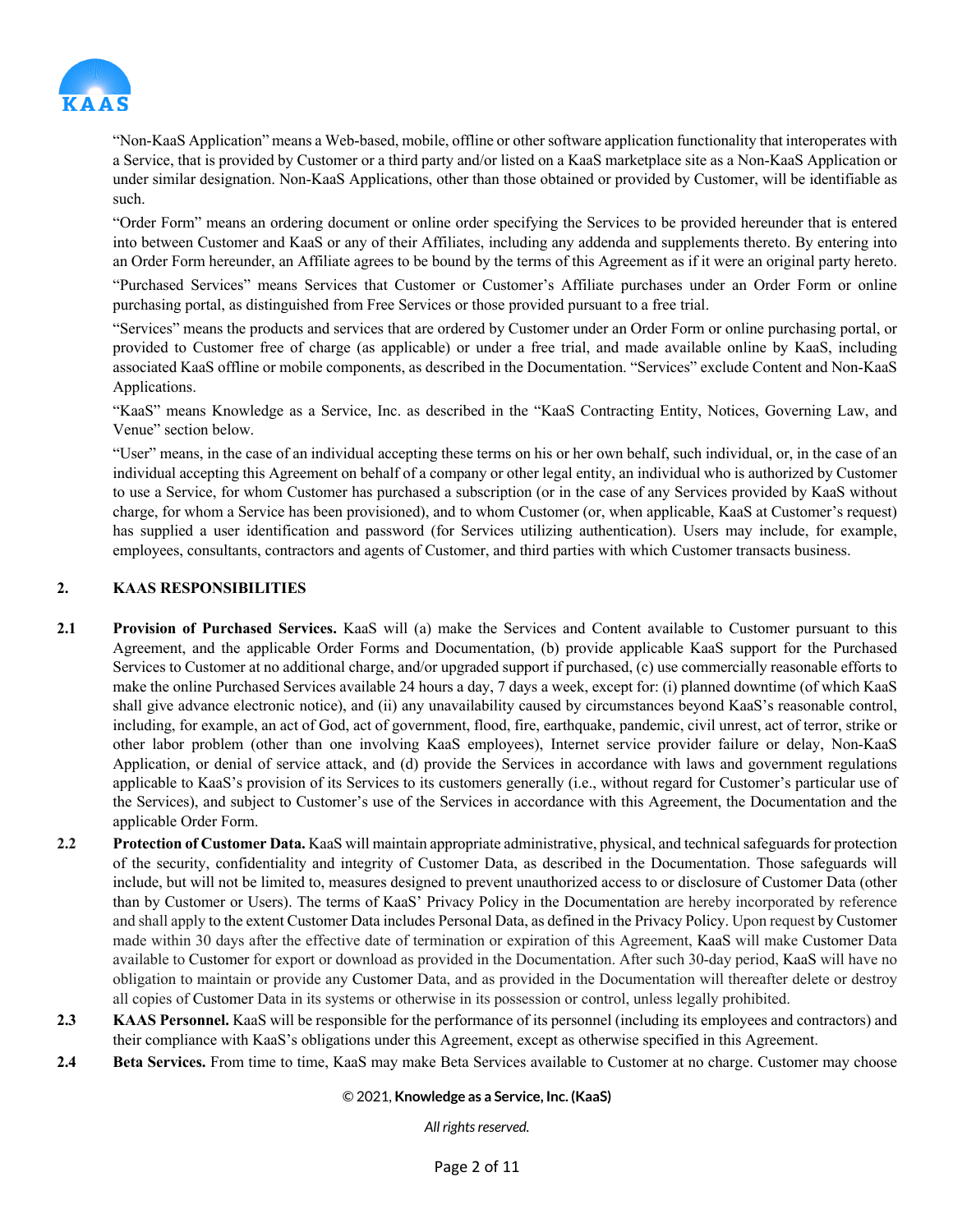

to try such Beta Services or not in its sole discretion. Any use of Beta Services is subject to the Beta Services terms in the Documentation, if any.

**2.5 Free Trial.** If Customer registers on KaaS's or an Affiliate's website for a free trial, KaaS will make the applicable Service(s) available to Customer on a trial basis free of charge until the earlier of (a) the end of the free trial period for which Customer registered to use the applicable Service(s), or (b) the start date of any Purchased Service subscriptions ordered by Customer for such Service(s), or (c) termination by KaaS in its sole discretion. Additional trial terms and conditions may appear on the trial registration web page. Any such additional terms and conditions are incorporated into this Agreement by reference and are legally binding.

ANY DATA CUSTOMER ENTERS INTO THE SERVICES, AND ANY CUSTOMIZATIONS MADE TO THE SERVICES BY OR FOR CUSTOMER, DURING CUSTOMER'S FREE TRIAL WILL BE PERMANENTLY LOST UNLESS CUSTOMER PURCHASES A SUBSCRIPTION TO THE SAME SERVICES AS THOSE COVERED BY THE TRIAL, PURCHASES APPLICABLE UPGRADED SERVICES, OR EXPORTS SUCH DATA, BEFORE THE END OF THE TRIAL PERIOD. CUSTOMER CANNOT TRANSFER DATA ENTERED OR CUSTOMIZATIONS MADE DURING THE FREE TRIAL TO A SERVICE THAT WOULD BE A DOWNGRADE FROM THAT COVERED BY THE TRIAL (E.G., FROM ENTERPRISE EDITION TO PROFESSIONAL EDITION); THEREFORE, IF CUSTOMER PURCHASES A SERVICE THAT WOULD BE A DOWNGRADE FROM THAT COVERED BY THE TRIAL, CUSTOMER MUST EXPORT CUSTOMER DATA BEFORE THE END OF THE TRIAL PERIOD OR CUSTOMER DATA WILL BE PERMANENTLY LOST.

NOTWITHSTANDING THE "REPRESENTATIONS, WARRANTIES, EXCLUSIVE REMEDIES AND DISCLAIMERS" SECTION AND "INDEMNIFICATION BY KAAS" SECTION BELOW, DURING THE FREE TRIAL THE SERVICES ARE PROVIDED "AS-IS" WITHOUT ANY WARRANTY AND KAAS SHALL HAVE NO INDEMNIFICATION OBLIGATIONS NOR LIABILITY OF ANY TYPE WITH RESPECT TO THE SERVICES FOR THE FREE TRIAL PERIOD UNLESS SUCH EXCLUSION OF LIABILITY IS NOT ENFORCEABLE UNDER APPLICABLE LAW IN WHICH CASE KAAS'S LIABILITY WITH RESPECT TO THE SERVICES PROVIDED DURING THE FREE TRIAL SHALL NOT EXCEED \$1,000.00. WITHOUT LIMITING THE FOREGOING, KAAS AND ITS AFFILIATES AND ITS LICENSORS DO NOT REPRESENT OR WARRANT TO CUSTOMER THAT: (A) CUSTOMER'S USE OF THE SERVICES DURING THE FREE TRIAL PERIOD WILL MEET CUSTOMER'S REQUIREMENTS, (B) CUSTOMER'S USE OF THE SERVICES DURING THE FREE TRIAL PERIOD WILL BE UNINTERRUPTED, TIMELY, SECURE OR FREE FROM ERROR, AND (C) USAGE DATA PROVIDED DURING THE FREE TRIAL PERIOD WILL BE ACCURATE. NOTWITHSTANDING ANYTHING TO THE CONTRARY IN THE "LIMITATION OF LIABILITY" SECTION BELOW, CUSTOMER SHALL BE FULLY LIABLE UNDER THIS AGREEMENT TO KAAS AND ITS AFFILIATES FOR ANY DAMAGES ARISING OUT OF CUSTOMER'S USE OF THE SERVICES DURING THE FREE TRIAL PERIOD, ANY BREACH BY CUSTOMER OF THIS AGREEMENT AND ANY OF CUSTOMER'S INDEMNIFICATION OBLIGATIONS HEREUNDER.

CUSTOMER SHALL REVIEW THE APPLICABLE SERVICE'S DOCUMENTATION DURING THE TRIAL PERIOD TO BECOME FAMILIAR WITH THE FEATURES AND FUNCTIONS OF THE SERVICES BEFORE MAKING A PURCHASE.

**2.6 Free Services.** KaaS may make Free Services available to Customer. Use of Free Services is subject to the terms and conditions of this Agreement. In the event of a conflict between this section and any other portion of this Agreement, this section shall control. Free Services are provided to Customer without charge up to certain limits as described in the Documentation. Usage over these limits requires Customer's purchase of additional resources or services. Customer agrees that KaaS, in its sole discretion and for any or no reason, may terminate Customer's access to the Free Services or any part thereof. Customer agrees that any termination of Customer's access to the Free Services may be without prior notice, and Customer agrees that KaaS will not be liable to Customer or any third party for such termination. Customer is solely responsible for exporting Customer Data from the Free Services prior to termination of Customer's access to the Free Services for any reason, provided that if KaaS terminates Customer's account, except as required by law KaaS will provide Customer a reasonable opportunity to retrieve its Customer Data.

© 2021, **Knowledge as a Service, Inc. (KaaS)**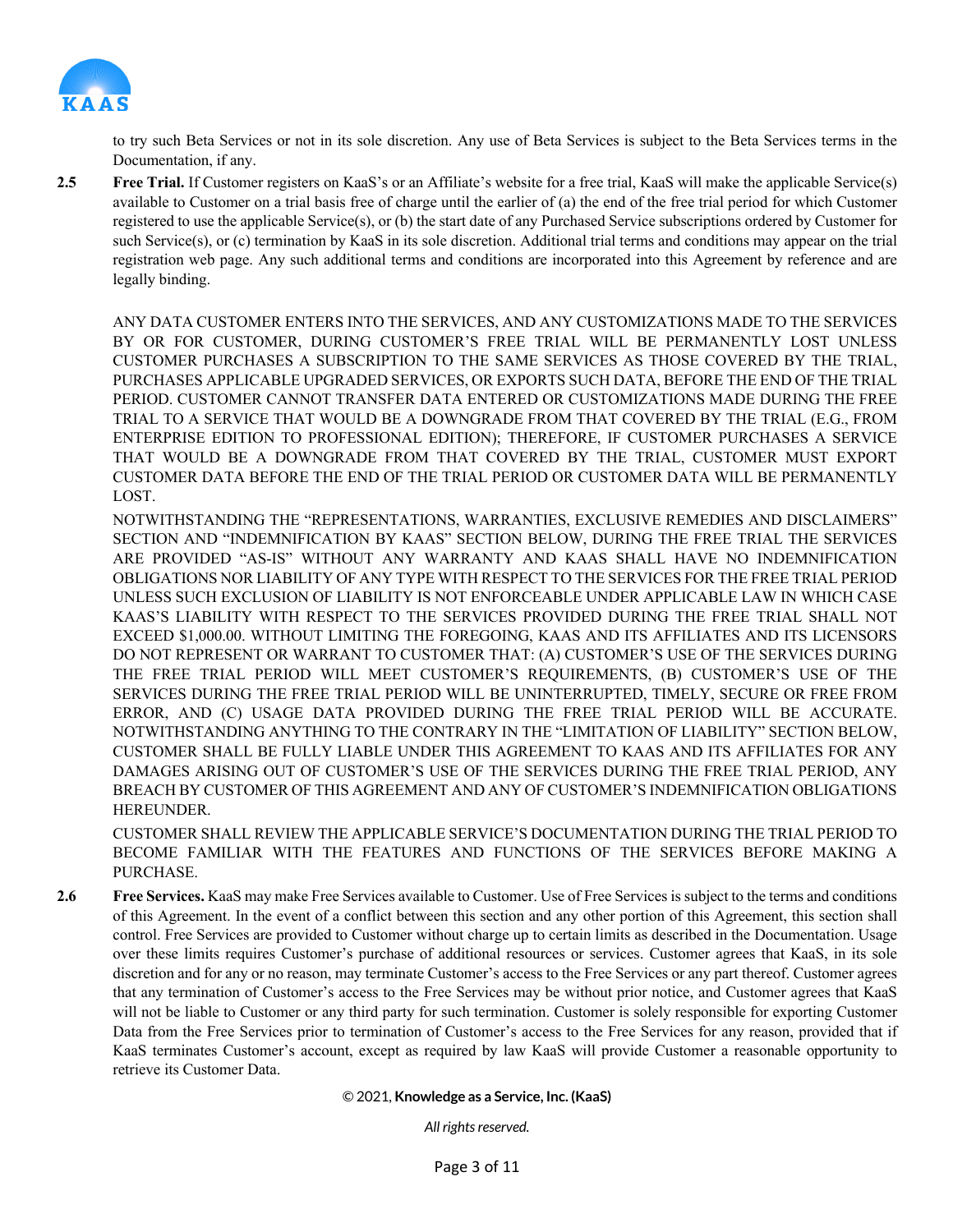

NOTWITHSTANDING THE "REPRESENTATIONS, WARRANTIES, EXCLUSIVE REMEDIES AND DISCLAIMERS" SECTION AND "INDEMNIFICATION BY KAAS" SECTION BELOW, THE FREE SERVICES ARE PROVIDED "AS-IS" WITHOUT ANY WARRANTY AND KAAS SHALL HAVE NO INDEMNIFICATION OBLIGATIONS NOR LIABILITY OF ANY TYPE WITH RESPECT TO THE FREE SERVICES UNLESS SUCH EXCLUSION OF LIABILITY IS NOT ENFORCEABLE UNDER APPLICABLE LAW IN WHICH CASE KAAS'S LIABILITY WITH RESPECT TO THE FREE SERVICES SHALL NOT EXCEED \$1,000.00 . WITHOUT LIMITING THE FOREGOING, KAAS AND ITS AFFILIATES AND ITS LICENSORS DO NOT REPRESENT OR WARRANT TO CUSTOMER THAT: (A) CUSTOMER'S USE OF THE FREE SERVICES WILL MEET CUSTOMER'S REQUIREMENTS, (B) CUSTOMER'S USE OF THE FREE SERVICES WILL BE UNINTERRUPTED, TIMELY, SECURE OR FREE FROM ERROR, AND (C) USAGE DATA PROVIDED THROUGH THE FREE SERVICES WILL BE ACCURATE. NOTWITHSTANDING ANYTHING TO THE CONTRARY IN THE "LIMITATION OF LIABILITY" SECTION BELOW, CUSTOMER SHALL BE FULLY LIABLE UNDER THIS AGREEMENT TO KAAS AND ITS AFFILIATES FOR ANY DAMAGES ARISING OUT OF CUSTOMER'S USE OF THE FREE SERVICES, ANY BREACH BY CUSTOMER OF THIS AGREEMENT AND ANY OF CUSTOMER'S INDEMNIFICATION OBLIGATIONS HEREUNDER.

# **3. USE OF SERVICES AND CONTENT**

- **3.1 Subscriptions.** Unless otherwise provided in the applicable Order Form or Documentation, (a) Purchased Services and access to Content are purchased as subscriptions for the term stated in the applicable Order Form or in the applicable online purchasing portal, (b) subscriptions for Purchased Services may be added during a subscription term at the same pricing as the underlying subscription pricing, prorated for the portion of that subscription term remaining at the time the subscriptions are added, and (c) any added subscriptions will terminate on the same date as the underlying subscriptions. Customer agrees that its purchases are not contingent on the delivery of any future functionality or features, or dependent on any oral or written public comments made by KaaS regarding future functionality or features.
- **3.2 Usage Limits.** Services and Content are subject to usage limits specified in Order Forms and Documentation. If Customer exceeds a contractual usage limit, KaaS may work with Customer to seek to reduce Customer's usage so that it conforms to that limit. If, notwithstanding KaaS's efforts, Customer is unable or unwilling to abide by a contractual usage limit, Customer will execute an Order Form for additional quantities of the applicable Services or Content promptly upon KaaS's request, and/or pay any invoice for excess usage in accordance with the "Invoicing and Payment" section below.
- **3.3 Customer Responsibilities.** Customer will (a) be responsible for Users' compliance with this Agreement, Documentation and Order Forms, (b) be responsible for the accuracy, quality and legality of Customer Data, the means by which Customer acquired Customer Data, Customer's use of Customer Data with the Services, and the interoperation of any Non-KaaS Applications with which Customer uses Services or Content, (c) use commercially reasonable efforts to prevent unauthorized access to or use of Services and Content, and notify KaaS promptly of any such unauthorized access or use, (d) use Services and Content only in accordance with this Agreement, Documentation, the Acceptable Use and External Facing Services Policy in the Documentation, Order Forms and applicable laws and government regulations, and (e) comply with terms of service of any Non-KaaS Applications with which Customer uses Services or Content. Any use of the Services in breach of the foregoing by Customer or Users that in KaaS's judgment threatens the security, integrity or availability of KaaS's services, may result in KaaS's immediate suspension of the Services, however KaaS will use commercially reasonable efforts under the circumstances to provide Customer with notice and an opportunity to remedy such violation or threat prior to any such suspension.
- **3.4 Usage Restrictions.** Customer will not (a) make any Service or Content available to anyone other than Customer or Users, or use any Service or Content for the benefit of anyone other than Customer or its Affiliates, unless expressly stated otherwise in an Order Form or the Documentation, (b) sell, resell, license, sublicense, distribute, make available, rent or lease any Service or Content, or include any Service or Content in a service bureau or outsourcing offering, (c) use a Service or Non-KaaS Application to store or transmit infringing, libelous, or otherwise unlawful or tortious material, or to store or transmit material in violation of third-party privacy rights, (d) use a Service or Non-KaaS Application to store or transmit Malicious Code, (e) interfere with or disrupt the integrity or performance of any Service or third-party data contained therein, (f) attempt to gain unauthorized access to any Service or Content or its related systems or networks, (g) permit direct or indirect access to or use

#### © 2021, **Knowledge as a Service, Inc. (KaaS)**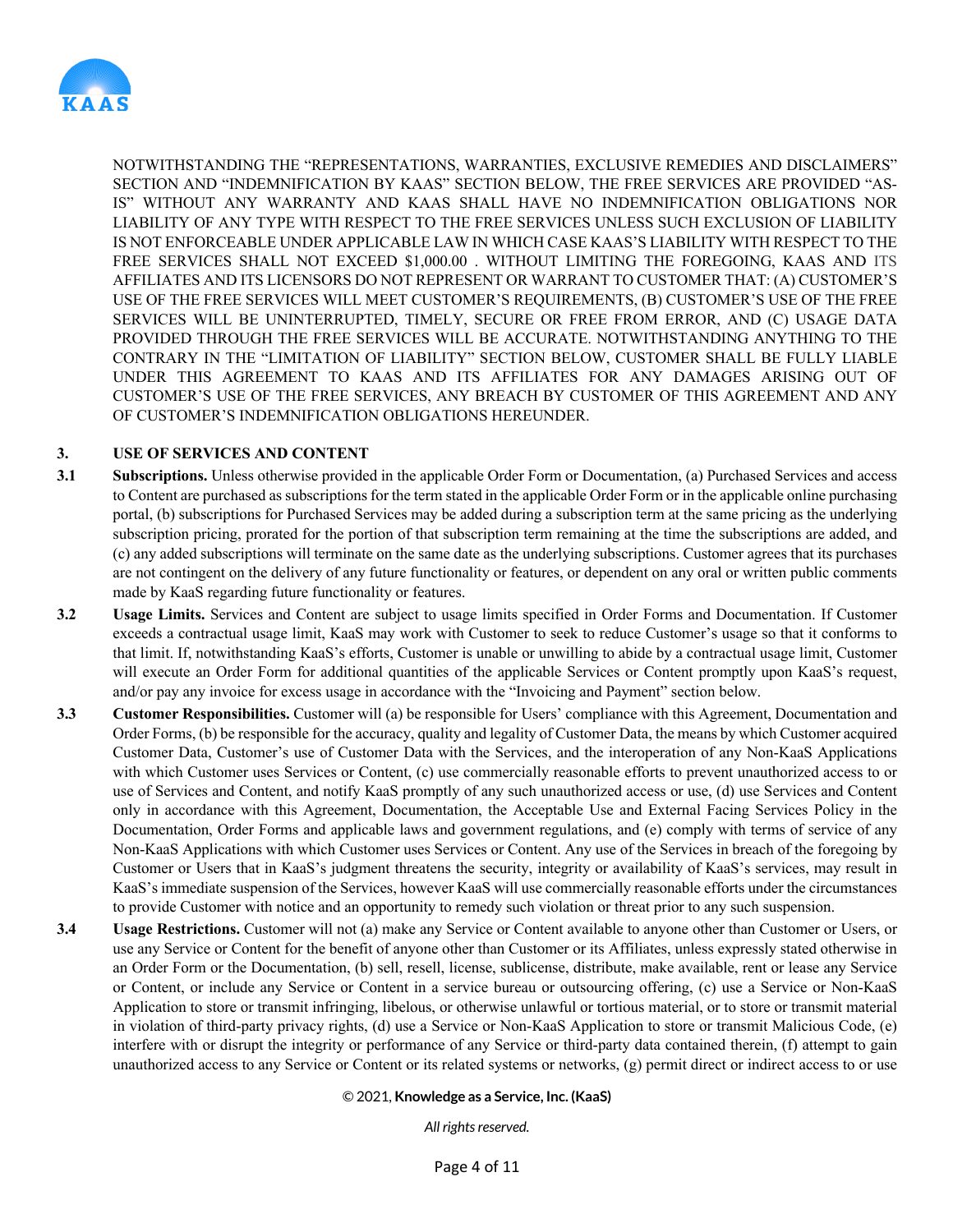

of any Services or Content in a way that circumvents a contractual usage limit, or use any Services to access or use any of KaaS intellectual property except as permitted under this Agreement, an Order Form, or the Documentation, (h) modify, copy, or create derivative works based on a Service or any part, feature, function or user interface thereof, (i) copy Content except as permitted herein or in an Order Form or the Documentation, (j) frame or mirror any part of any Service or Content, other than framing on Customer's own intranets or otherwise for its own internal business purposes or as permitted in the Documentation, (k) except to the extent permitted by applicable law, disassemble, reverse engineer, or decompile a Service or Content or access it to (1) build a competitive product or service, (2) build a product or service using similar ideas, features, functions or graphics of the Service, (3) copy any ideas, features, functions or graphics of the Service, or (4) determine whether the Services are within the scope of any patent. For the avoidance of doubt, the right to use the Service may be exercised by Customer's agents, representatives, contractors and/or customers that are not competitors of KaaS; provided, that (y) Customer requires such third parties to execute a written agreement with Customer that is at least as protective of the Service as this Agreement and which does not grant any greater rights than those granted to Customer herein and includes all restrictions set forth herein and (z) Customer shall be responsible for any breach of this Agreement by any such third party.

**3.5 Removal of Content and Non-KAAS Applications.** If Customer receives notice that Content or a Non-KaaS Application must be removed, modified and/or disabled to avoid violating applicable law, third-party rights, or the Acceptable Use and External Facing Services Policy, Customer will promptly do so. If Customer does not take required action in accordance with the above, or if in KaaS's judgment continued violation is likely to reoccur, KaaS may disable the applicable Content, Service and/or Non-KaaS Application. If requested by KaaS, Customer shall confirm such deletion and discontinuance of use in writing and KaaS shall be authorized to provide a copy of such confirmation to any such third party claimant or governmental authority, as applicable. In addition, if KaaS is required by any third-party rights holder to remove Content, or receives information that Content provided to Customer may violate applicable law or third-party rights, KaaS may discontinue Customer's access to Content through the Services.

### **4. NON-KAAS PRODUCTS AND SERVICES**

- **4.1 Non-KaaS Products and Services.** KaaS or third parties may make available (for example, through a Marketplace or otherwise) third-party products or services, including, for example, Non-KaaS Applications and implementation and other consulting services. Any acquisition by Customer of such products or services, and any exchange of data between Customer and any Non-KaaS provider, product or service is solely between Customer and the applicable Non-KaaS provider. KaaS does not warrant or support Non-KaaS Applications or other Non-KaaS products or services, whether or not they are designated by KaaS as "certified" or otherwise, unless expressly provided otherwise in an Order Form. KaaS is not responsible for any disclosure, modification or deletion of Customer Data resulting from access by such Non-KaaS Application or its provider.
- **4.2 Integration with Non-KaaS Applications.** The Services may contain features designed to interoperate with Non-KaaS Applications. KaaS cannot guarantee the continued availability of such Service features, and may cease providing them without entitling Customer to any refund, credit, or other compensation, if for example and without limitation, the provider of a Non-KaaS Application ceases to make the Non-KaaS Application available for interoperation with the corresponding Service features in a manner acceptable to KaaS.

### **5. FEES AND PAYMENT**

- **5.1 Fees**. Customer will pay all fees specified in Order Forms. Except as otherwise specified herein or in an Order Form, (i) fees are based on Services and Content subscriptions purchased and not actual usage, (ii) payment obligations are non-cancelable and fees paid are non-refundable, and (iii) quantities purchased cannot be decreased during the relevant subscription term.
- **5.2 Invoicing and Payment**. Customer will provide KaaS with valid and updated credit card information, or with a valid purchase order or alternative document reasonably acceptable to KaaS. If Customer provides credit card information to KaaS, Customer authorizes KaaS to charge such credit card for all Purchased Services listed in the Order Form for the initial subscription term and any renewal subscription term(s) as set forth in the "Term of Purchased Subscriptions" section below. Such charges shall be made in advance, either annually or in accordance with any different billing frequency stated in the applicable Order Form. If the Order Form specifies that payment will be by a method other than a credit card, KaaS will invoice Customer in advance and otherwise in accordance with the relevant Order Form. Unless otherwise stated in the Order Form, invoiced fees are due

#### © 2021, **Knowledge as a Service, Inc. (KaaS)**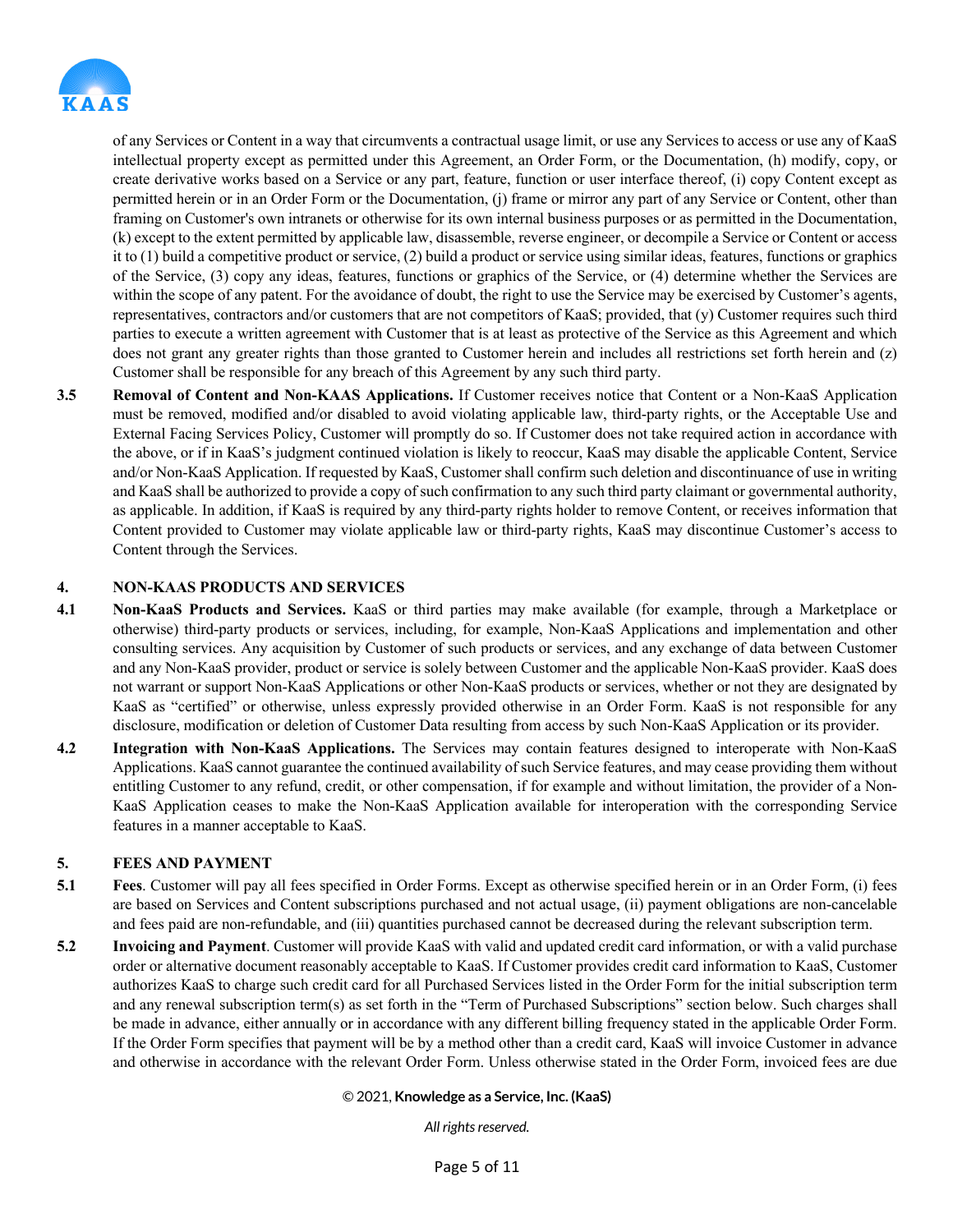

net 30 days from the invoice date and shall be paid by electronic payment. Customer is responsible for providing complete and accurate billing and contact information to KaaS and notifying KaaS of any changes to such information.

- **5.3 Overdue Charges**. If any invoiced amount is not received by KaaS by the due date, then without limiting KaaS's rights or remedies, (a) those charges may accrue late interest at the rate of 1.5% of the outstanding balance per month, or the maximum rate permitted by law, whichever is lower, and/or (b) KaaS may condition future subscription renewals and Order Forms on payment terms shorter than those specified in the "Invoicing and Payment" section above.
- **5.4 Suspension of Service and Acceleration**. If any charge owing by Customer under this or any other agreement for services is 30 days or more overdue (or 10 or more days overdue in the case of amounts Customer has authorized KaaS to charge to Customer's credit card), KaaS may, without limiting its other rights and remedies, accelerate Customer's unpaid fee obligations under such agreements so that all such obligations become immediately due and payable, and suspend Services until such amounts are paid in full, provided that, other than for customers paying by credit card or direct debit whose payment has been declined, KaaS will give Customer at least 10 days' prior notice that its account is overdue, in accordance with the "Manner of Giving Notice" section below for billing notices, before suspending services to Customer.
- **5.5 Payment Disputes**. KaaS will not exercise its rights under the "Overdue Charges" or "Suspension of Service and Acceleration" section above if Customer is disputing the applicable charges reasonably and in good faith and is cooperating diligently to resolve the dispute.
- **5.6 Taxes**. KaaS's fees do not include any taxes, levies, duties or similar governmental assessments of any nature, including, for example, value-added, sales, use or withholding taxes, assessable by any jurisdiction whatsoever (collectively, "Taxes"). Customer is responsible for paying all Taxes associated with its purchases hereunder. If KaaS has the legal obligation to pay or collect Taxes for which Customer is responsible under this section, KaaS will invoice Customer and Customer will pay that amount unless Customer provides KaaS with a valid tax exemption certificate authorized by the appropriate taxing authority. For clarity, KaaS is solely responsible for taxes assessable against it based on its income, property and employees.

### **6. PROPRIETARY RIGHTS AND LICENSES**

- **6.1 Reservation of Rights**. Subject to the limited rights expressly granted hereunder, KaaS, its Affiliates, its licensors and Content Providers reserve all of their right, title and interest in and to the Services and Content, including all of their related intellectual property rights. No rights are granted to Customer hereunder other than as expressly set forth herein.
- **6.2 Access to and Use of Content**. Customer has the right to access and use applicable Content subject to the terms of applicable Order Forms, this Agreement and the Documentation.
- **6.3 License by Customer to KaaS**. Customer grants KaaS, its Affiliates and applicable contractors a worldwide, limited-term license to host, copy, use, transmit, and display any Non-KaaS Applications and program code created by or for Customer using a Service or for use by Customer with the Services, and Customer Data, each as appropriate for KaaS to provide and ensure proper operation of the Services and associated systems in accordance with this Agreement. If Customer chooses to use a Non-KaaS Application with a Service, Customer grants KaaS permission to allow the Non-KaaS Application and its provider to access Customer Data and information about Customer's usage of the Non-KaaS Application as appropriate for the interoperation of that Non-KaaS Application with the Service. Subject to the limited licenses granted herein, KaaS acquires no right, title or interest from Customer or its licensors under this Agreement in or to any Customer Data, Non-KaaS Application or such program code. Customer acknowledges that KaaS will collect and use certain aggregate data as part of providing, analyzing or improving the Service, or any other KaaS product or service, from time to time, and for purposes of statistical analysis and marketing metrics.
- **6.4 License by Customer to Use Feedback**. Customer grants to KaaS and its Affiliates a worldwide, perpetual, irrevocable, royalty-free license to use and incorporate into its services any suggestion, enhancement request, recommendation, correction or other feedback provided by Customer or Users relating to the operation of KaaS's or its Affiliates' services.
- **6.5 Federal Government End Use Provisions.** KaaS provides the Services, including related software and technology, for ultimate federal government end use in accordance with the following: The Services consist of "commercial items," as defined at FAR 2.101. In accordance with FAR 12.211-12.212 and DFARS 227.7102-4 and 227.7202-4, as applicable, the rights of the U.S. Government to use, modify, reproduce, release, perform, display, or disclose commercial computer software, commercial computer software documentation, and technical data furnished in connection with the Services shall be as provided in this

#### © 2021, **Knowledge as a Service, Inc. (KaaS)**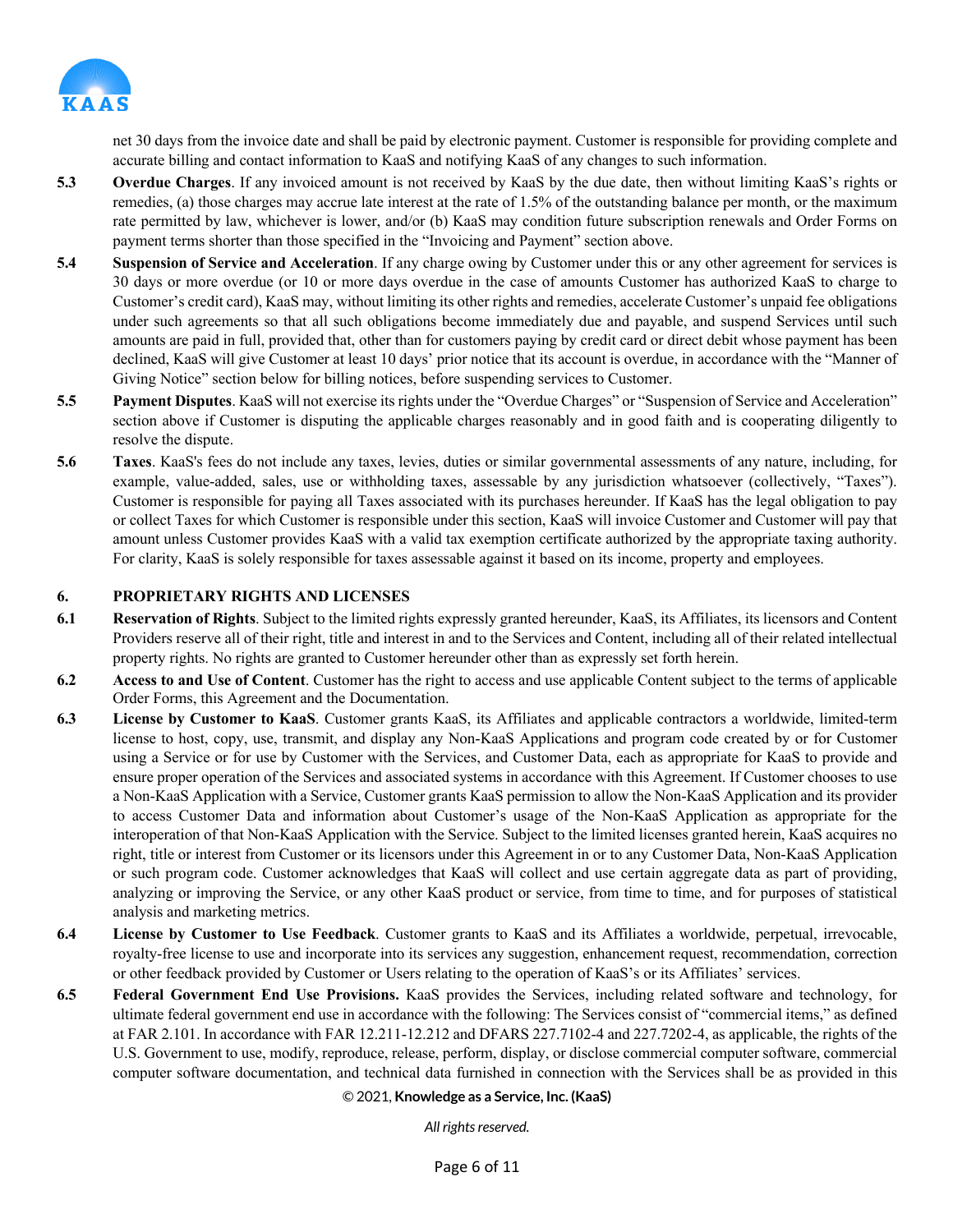

Agreement, except that, for U.S. Department of Defense end users, technical data customarily provided to the public is furnished in accordance with DFARS 252.227-7015. If a government agency needs additional rights, it must negotiate a mutually acceptable written addendum to this Agreement specifically granting those rights.

# **7. CONFIDENTIALITY**

- **7.1 Definition of Confidential Information**. "Confidential Information" means all information disclosed by a party ("Disclosing Party") to the other party ("Receiving Party"), whether orally or in writing, that is designated as confidential or that reasonably should be understood to be confidential given the nature of the information and the circumstances of disclosure. Confidential Information of Customer includes Customer Data; Confidential Information of KaaS includes the Services and Content, and the terms and conditions of this Agreement and all Order Forms (including pricing). Confidential Information of each party includes business and marketing plans, technology and technical information, product plans and designs, and business processes disclosed by such party. However, Confidential Information does not include any information that (i) is or becomes generally known to the public without breach of any obligation owed to the Disclosing Party, (ii) was known to the Receiving Party prior to its disclosure by the Disclosing Party without breach of any obligation owed to the Disclosing Party, (iii) is received from a third party without breach of any obligation owed to the Disclosing Party, or (iv) was independently developed by the Receiving Party. For the avoidance of doubt, the non-disclosure obligations set forth in this "Confidentiality" section apply to Confidential Information exchanged between the parties in connection with the evaluation of additional KaaS services.
- **7.2 Protection of Confidential Information**. As between the parties, each party retains all ownership rights in and to its Confidential Information. The Receiving Party will use the same degree of care that it uses to protect the confidentiality of its own confidential information of like kind (but not less than reasonable care) to (i) not use any Confidential Information of the Disclosing Party for any purpose outside the scope of this Agreement and (ii) except as otherwise authorized by the Disclosing Party in writing, limit access to Confidential Information of the Disclosing Party to those of its and its Affiliates' employees and contractors who need that access for purposes consistent with this Agreement and who have signed confidentiality agreements with the Receiving Party containing protections not materially less protective of the Confidential Information than those herein. Neither party will disclose the terms of this Agreement or any Order Form to any third party other than its Affiliates, legal counsel and accountants without the other party's prior written consent, provided that a party that makes any such disclosure to its Affiliate, legal counsel or accountants will remain responsible for such Affiliate's, legal counsel's or accountant's compliance with this "Confidentiality" section. Notwithstanding the foregoing, KaaS may disclose the terms of this Agreement and any applicable Order Form to a subcontractor or Non-KaaS Application Provider to the extent necessary to perform KaaS's obligations under this Agreement, under terms of confidentiality materially as protective as set forth herein.
- **7.3 Compelled Disclosure**. The Receiving Party may disclose Confidential Information of the Disclosing Party to the extent compelled by law to do so, provided the Receiving Party gives the Disclosing Party prior notice of the compelled disclosure (to the extent legally permitted) and reasonable assistance, at the Disclosing Party's cost, if the Disclosing Party wishes to contest the disclosure. If the Receiving Party is compelled by law to disclose the Disclosing Party's Confidential Information as part of a civil proceeding to which the Disclosing Party is a party, and the Disclosing Party is not contesting the disclosure, the Disclosing Party will reimburse the Receiving Party for its reasonable cost of compiling and providing secure access to that Confidential Information.

# **8. REPRESENTATIONS, WARRANTIES, EXCLUSIVE REMEDIES AND DISCLAIMERS**

- **8.1 Representations.** Each party represents that it has validly entered into this Agreement and has the legal power to do so.
- **8.2 KaaS Warranties.** KaaS warrants that during an applicable subscription term (a) this Agreement, the Order Forms and the Documentation will accurately describe the applicable administrative, physical, and technical safeguards for protection of the security, confidentiality and integrity of Customer Data, (b) KaaS will not materially decrease the overall security of the Services, (c) the Services will perform materially in accordance with the applicable Documentation, and (d) subject to the "Integration with Non-KaaS Applications" section above, KaaS will not materially decrease the overall functionality of the Services. For any breach of a warranty above, Customer's exclusive remedies are those described in the "Termination" and "Refund or Payment upon Termination" sections below.

### **8.3 Disclaimers.** EXCEPT AS EXPRESSLY PROVIDED HEREIN, NEITHER PARTY MAKES ANY WARRANTY OF ANY

#### © 2021, **Knowledge as a Service, Inc. (KaaS)**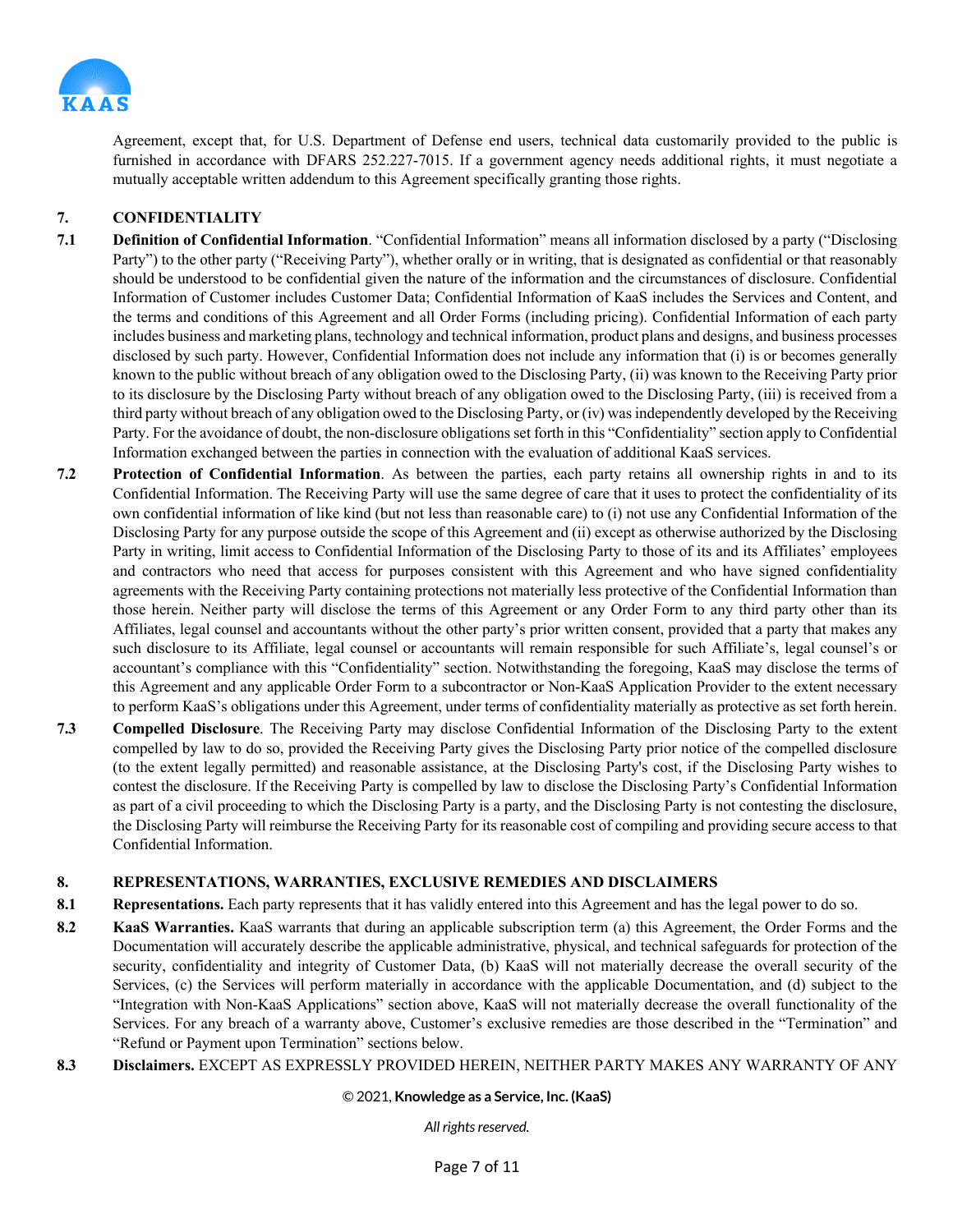

KIND, WHETHER EXPRESS, IMPLIED, STATUTORY OR OTHERWISE, AND EACH PARTY SPECIFICALLY DISCLAIMS ALL IMPLIED WARRANTIES, INCLUDING ANY IMPLIED WARRANTY OF MERCHANTABILITY, FITNESS FOR A PARTICULAR PURPOSE OR NON-INFRINGEMENT, TO THE MAXIMUM EXTENT PERMITTED BY APPLICABLE LAW. CONTENT AND BETA SERVICES ARE PROVIDED "AS IS," AND AS AVAILABLE EXCLUSIVE OF ANY WARRANTY WHATSOEVER.

# **9. MUTUAL INDEMNIFICATION**

- **9.1 Indemnification by KaaS.** KaaS will defend Customer against any claim, demand, suit or proceeding made or brought against Customer by a third party alleging that any Purchased Service infringes or misappropriates such third party's intellectual property rights (a "Claim Against Customer "), and will indemnify Customer from any damages, attorney fees and costs finally awarded against Customer as a result of, or for amounts paid by Customer under a settlement approved by KaaS in writing of, a Claim Against Customer, provided Customer (a) promptly gives KaaS written notice of the Claim Against Customer, (b) gives KaaS sole control of the defense and settlement of the Claim Against Customer (except that KaaS may not settle any Claim Against Customer unless it unconditionally releases Customer of all liability), and (c) gives KaaS all reasonable assistance, at KaaS's expense. If KaaS receives information about an infringement or misappropriation claim related to a Service, KaaS may in its discretion and at no cost to Customer (i) modify the Services so that they are no longer claimed to infringe or misappropriate, without breaching KaaS's warranties under "KaaS Warranties" above, (ii) obtain a license for Customer's continued use of that Service in accordance with this Agreement, or (iii) terminate Customer's subscriptions for that Service upon 30 days' written notice and refund Customer any prepaid fees covering the remainder of the term of the terminated subscriptions. The above defense and indemnification obligations do not apply if (1) the allegation does not state with specificity that the Services are the basis of the Claim Against Customer; (2) a Claim Against Customer arises from the use or combination of the Services or any part thereof with software, hardware, data, or processes not provided by KaaS, if the Services or use thereof would not infringe without such combination; (3) a Claim Against Customer arises from Services under an Order Form for which there is no charge; or (4) a Claim against Customer arises from Content, a Non-KaaS Application or Customer's breach of this Agreement, the Documentation or applicable Order Forms.
- **9.2 Indemnification by Customer.** Customer will defend KaaS and its Affiliates against any claim, demand, suit or proceeding made or brought against KaaS by a third party alleging (a) that any Customer Data or Customer's use of Customer Data with the Services, (b) a Non-KaaS Application provided by Customer, or (c) the combination of a Non-KaaS Application provided by Customer and used with the Services, infringes or misappropriates such third party's intellectual property rights, or arising from Customer's use of the Services or Content in an unlawful manner or in violation of the Agreement, the Documentation, or Order Form (each a "Claim Against KaaS "), and will indemnify KaaS from any damages, attorney fees and costs finally awarded against KaaS as a result of, or for any amounts paid by KaaS under a settlement approved by Customer in writing of, a Claim Against KaaS, provided KaaS (a) promptly gives Customer written notice of the Claim Against KaaS, (b) gives Customer sole control of the defense and settlement of the Claim Against KaaS (except that Customer may not settle any Claim Against KaaS unless it unconditionally releases KaaS of all liability), and (c) gives Customer all reasonable assistance, at Customer's expense. The above defense and indemnification obligations do not apply if a Claim Against KaaS arises from KaaS's breach of this Agreement, the Documentation or applicable Order Forms.
- **9.3 Exclusive Remedy.** This "Mutual Indemnification" section states the indemnifying party's sole liability to, and the indemnified party's exclusive remedy against, the other party for any third party claim described in this section.

# **10. LIMITATION OF LIABILITY**

**10.1 Limitation of Liability**. IN NO EVENT SHALL THE AGGREGATE LIABILITY OF EACH PARTY TOGETHER WITH ALL OF ITS AFFILIATES ARISING OUT OF OR RELATED TO THIS AGREEMENT EXCEED THE TOTAL AMOUNT PAID BY CUSTOMER AND ITS AFFILIATES HEREUNDER FOR THE SERVICES GIVING RISE TO THE LIABILITY IN THE TWELVE MONTHS PRECEDING THE FIRST INCIDENT OUT OF WHICH THE LIABILITY AROSE. THE FOREGOING LIMITATION WILL APPLY WHETHER AN ACTION IS IN CONTRACT OR TORT AND REGARDLESS OF THE THEORY OF LIABILITY, BUT WILL NOT LIMIT CUSTOMER'S AND ITS AFFILIATES' PAYMENT OBLIGATIONS UNDER THE "FEES AND PAYMENT" SECTION ABOVE.

#### © 2021, **Knowledge as a Service, Inc. (KaaS)**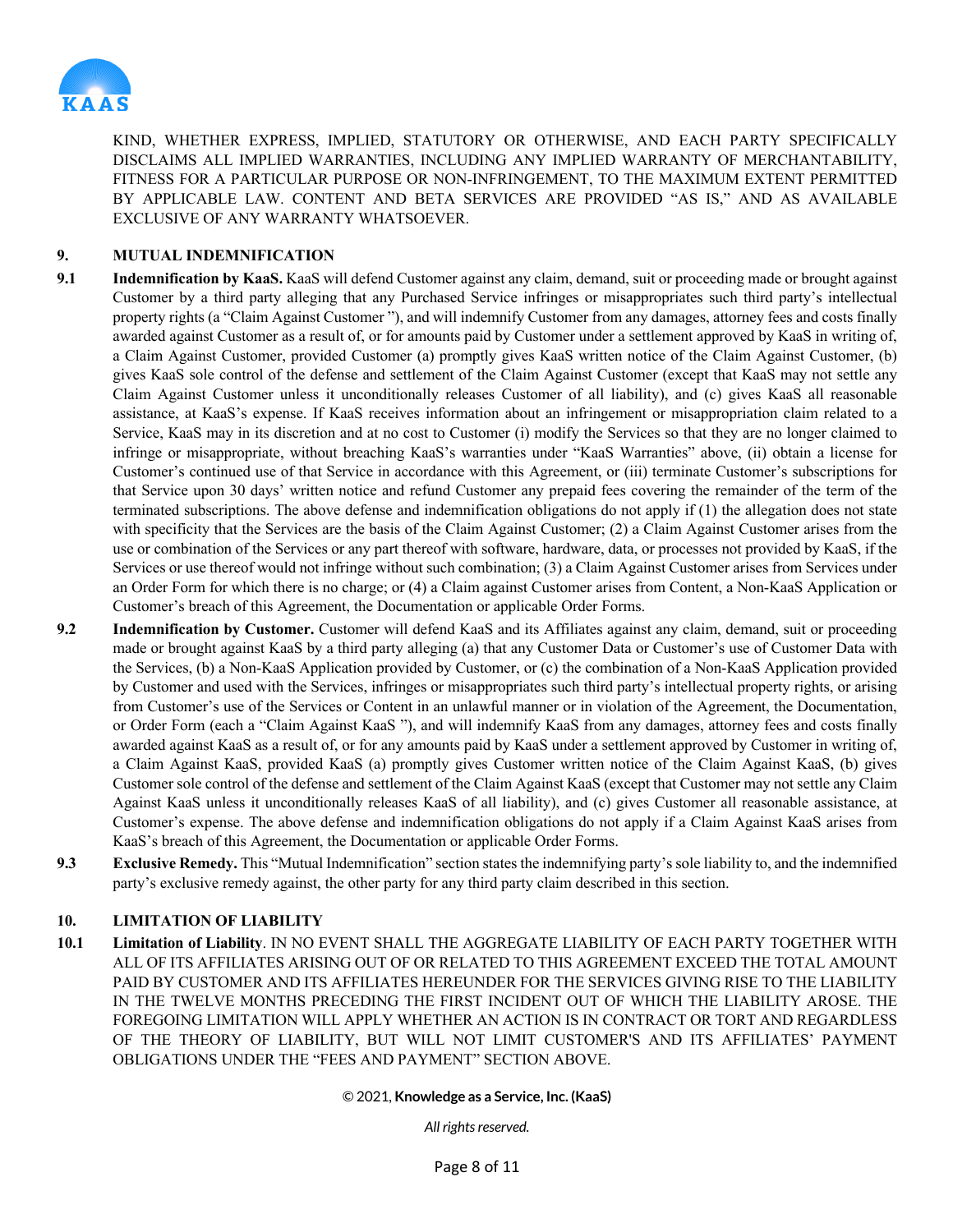

**10.2 Exclusion of Consequential and Related Damages.** IN NO EVENT WILL EITHER PARTY OR ITS AFFILIATES HAVEANY LIABILITY ARISING OUT OF OR RELATED TO THIS AGREEMENT FOR ANY LOST PROFITS, REVENUES, GOODWILL, OR INDIRECT, SPECIAL, INCIDENTAL, CONSEQUENTIAL, COVER, BUSINESS INTERRUPTION ORPUNITIVE DAMAGES, WHETHER AN ACTION IS IN CONTRACT OR TORT AND REGARDLESS OF THE THEORY OF LIABILITY, EVEN IF A PARTY OR ITS AFFILIATES HAVE BEEN ADVISED OF THE POSSIBILITY OF SUCH DAMAGES OR IF A PARTY'S OR ITS AFFILIATES' REMEDY OTHERWISE FAILS OF ITS ESSENTIAL PURPOSE. THE FOREGOING DISCLAIMER WILL NOT APPLY TO THE EXTENT PROHIBITED BY LAW.

# **11. TERM AND TERMINATION**

- **11.1 Term of Agreement**. This Agreement commences on the date Customer first accepts it and continues until all subscriptions hereunder have expired or have been terminated.
- **11.2 Term of Purchased Subscriptions**. The term of each subscription shall be as specified in the applicable Order Form. Except as otherwise specified in an Order Form, subscriptions will automatically renew for additional periods equal to the expiring subscription term or one year (whichever is shorter), unless either party gives the other written notice (email acceptable) at least 30 days before the end of the relevant subscription term. Except as expressly provided in the applicable Order Form, renewal of promotional or one-time priced subscriptions will be at KaaS's applicable list price in effect at the time of the applicable renewal. Notwithstanding anything to the contrary, any renewal in which subscription volume or subscription length for any Services has decreased from the prior term will result in re-pricing at renewal without regard to the prior term's perunit pricing.
- **11.3 Termination**. A party may terminate this Agreement for cause (i) upon 30 days written notice to the other party of a material breach if such breach remains uncured at the expiration of such period, or (ii) if the other party becomes the subject of a petition in bankruptcy or any other proceeding relating to insolvency, receivership, liquidation or assignment for the benefit of creditors.
- **11.4 Refund or Payment upon Termination**. If this Agreement is terminated by Customer in accordance with the "Termination" section above, KaaS will refund Customer any prepaid fees covering the remainder of the term of all Order Forms after the effective date of termination. If this Agreement is terminated by KaaS in accordance with the "Termination" section above, Customer will pay any unpaid fees covering the remainder of the term of all Order Forms to the extent permitted by applicable law. In no event will termination relieve Customer of its obligation to pay any fees payable to KaaS for the period prior to the effective date of termination.
- **11.5 Surviving Provisions**. The sections titled "Free Services," "Fees and Payment," "Proprietary Rights and Licenses," "Confidentiality," "Disclaimers," "Mutual Indemnification," "Limitation of Liability," "Refund or Payment upon Termination," "Removal of Content and Non-KaaS Applications," "Surviving Provisions" and "General Provisions" will survive any termination or expiration of this Agreement, and the section titled "Protection of Customer Data" will survive any termination or expiration of this Agreement for so long as KaaS retains possession of Customer Data.

### **12. GENERAL PROVISIONS**

- **12.1 Export Compliance**. The Services, Content, other KaaS technology, and derivatives thereof may be subject to export laws and regulations of the United States and other jurisdictions. KaaS and Customer each represents that it is not named on any U.S. government denied-party list. Customer will not permit any User to access or use any Service or Content in a U.S.-embargoed country or region (currently Cuba, Iran, North Korea, Sudan, Syria or Crimea) or in violation of any U.S. export law or regulation. KaaS does not represent that information on the websites or applications for the Service is appropriate or available for use in all countries. KaaS prohibits accessing materials from countries or states where contents are illegal. Customer is accessing the websites and applications on Customer's own initiative and Customer is responsible for compliance with all applicable laws.
- **12.2 Anti-Corruption**. Neither party has received or been offered any illegal or improper bribe, kickback, payment, gift, or thing of value from an employee or agent of the other party in connection with this Agreement. Reasonable gifts and entertainment provided in the ordinary course of business do not violate the above restriction.
- **12.3 Entire Agreement and Order of Precedence**. This Agreement is the entire agreement between KaaS and Customer regarding

© 2021, **Knowledge as a Service, Inc. (KaaS)**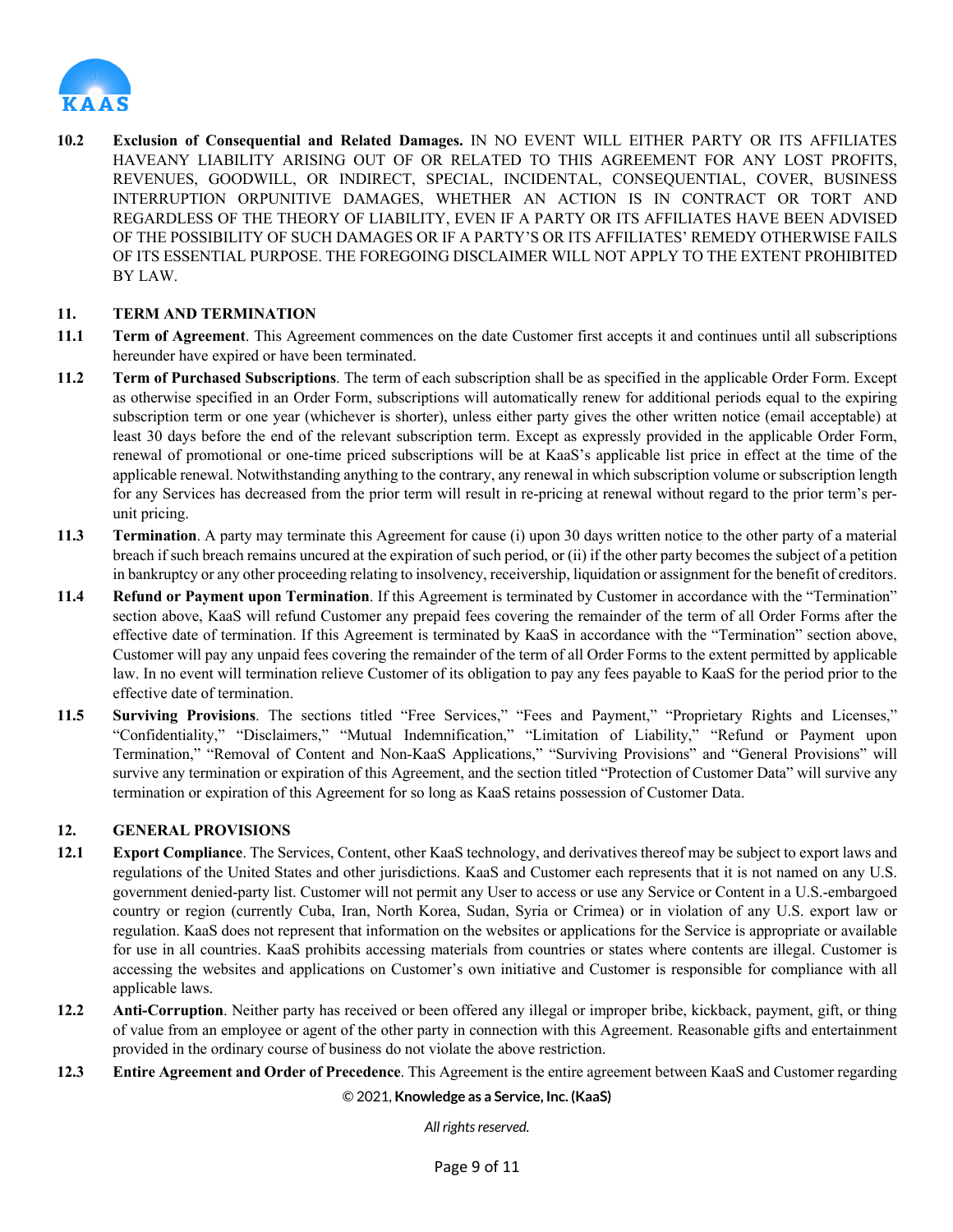

Customer's use of Services and Content and supersedes all prior and contemporaneous agreements, proposals or representations, written or oral, concerning its subject matter. The parties agree that any term or condition stated in a Customer purchase order or in any other Customer order documentation (excluding Order Forms) is void. In the event of any conflict or inconsistency among the following documents, the order of precedence shall be: (1) the applicable Order Form, (2) this Agreement, and (3) the Documentation. Titles and headings of sections of this Agreement are for convenience only and shall not affect the construction of any provision of this Agreement.

- **12.4 Relationship of the Parties**. The parties are independent contractors. This Agreement does not create a partnership, franchise, joint venture, agency, fiduciary or employment relationship between the parties. Each party will be solely responsible for payment of all compensation owed to its employees, as well as all employment-related taxes.
- **12.5 Third-Party Beneficiaries**. There are no third-party beneficiaries under this Agreement.
- **12.6 Waiver**. No failure or delay by either party in exercising any right under this Agreement will constitute a waiver of that right.
- **12.7 Severability**. If any provision of this Agreement is held by a court of competent jurisdiction to be contrary to law, the provision will be deemed null and void, and the remaining provisions of this Agreement will remain in effect.
- **12.8 Assignment**. Neither party may assign any of its rights or obligations hereunder, whether by operation of law or otherwise, without the other party's prior written consent (not to be unreasonably withheld); provided, however, either party may assign this Agreement in its entirety (including all Order Forms), without the other party's consent to its Affiliate or in connection with a merger, acquisition, corporate reorganization, or sale of all or substantially all of its assets. Notwithstanding the foregoing, if a party is acquired by, sells substantially all of its assets to, or undergoes a change of control in favor of, a direct competitor of the other party, then such other party may terminate this Agreement upon written notice. In the event of such a termination, KaaS will refund Customer any prepaid fees covering the remainder of the term of all subscriptions for the period after the effective date of such termination. Subject to the foregoing, this Agreement will bind and inure to the benefit of the parties, their respective successors and permitted assigns.
- **12.9 KaaS Contracting Entity, Notices, Governing Law, and Venue**. The KaaS entity entering into this Agreement, the address to which Customer should direct notices under this Agreement, the law that will apply in any dispute or lawsuit arising out of or in connection with this Agreement, and the courts that have jurisdiction over any such dispute or lawsuit, are as follows:

| KaaS:    | Knowledge as a Service, Inc.    |
|----------|---------------------------------|
| Address: | 1201 North Market St., Ste. 111 |

Wilmington, DE 19801

Governing Law: The State of Delaware, USA

Venue: Wilmington, Delaware, USA

- **12.10 Manner of Giving Notice.** Except as otherwise specified in this Agreement, all notices related to this Agreement will be in writing and will be effective upon (a) personal delivery, (b) the second business day after mailing, or (c), except for notices of termination or an indemnifiable claim ("Legal Notices"), which shall clearly be identifiable as Legal Notices, the day of sending by email. Billing-related notices to Customer will be addressed to the relevant billing contact designated by Customer. All other notices to Customer will be addressed to the relevant Services system administrator designated by Customer.
- **12.11 Agreement to Governing Law and Jurisdiction**. Each party agrees to the applicable governing law above without regard to choice or conflicts of law rules, and to submit to the personal and exclusive jurisdiction of the applicable courts located within the venue referenced. This Agreement and all associated documents and agreements, including without limitation, the Acceptable Use and Exterior Facing Materials Policy, and Privacy Policy are in English, which shall be the controlling language of the agreement with Customer with respect to the Service, and Customer agrees that Customer fully understands the terms of the same. In addition, all enquiries, support related or otherwise, regarding the Service should be submitted to KaaS in English, and KaaS will respond to such enquiries in English only. The Parties expressly disclaim the applicability of the United Nations

© 2021, **Knowledge as a Service, Inc. (KaaS)**